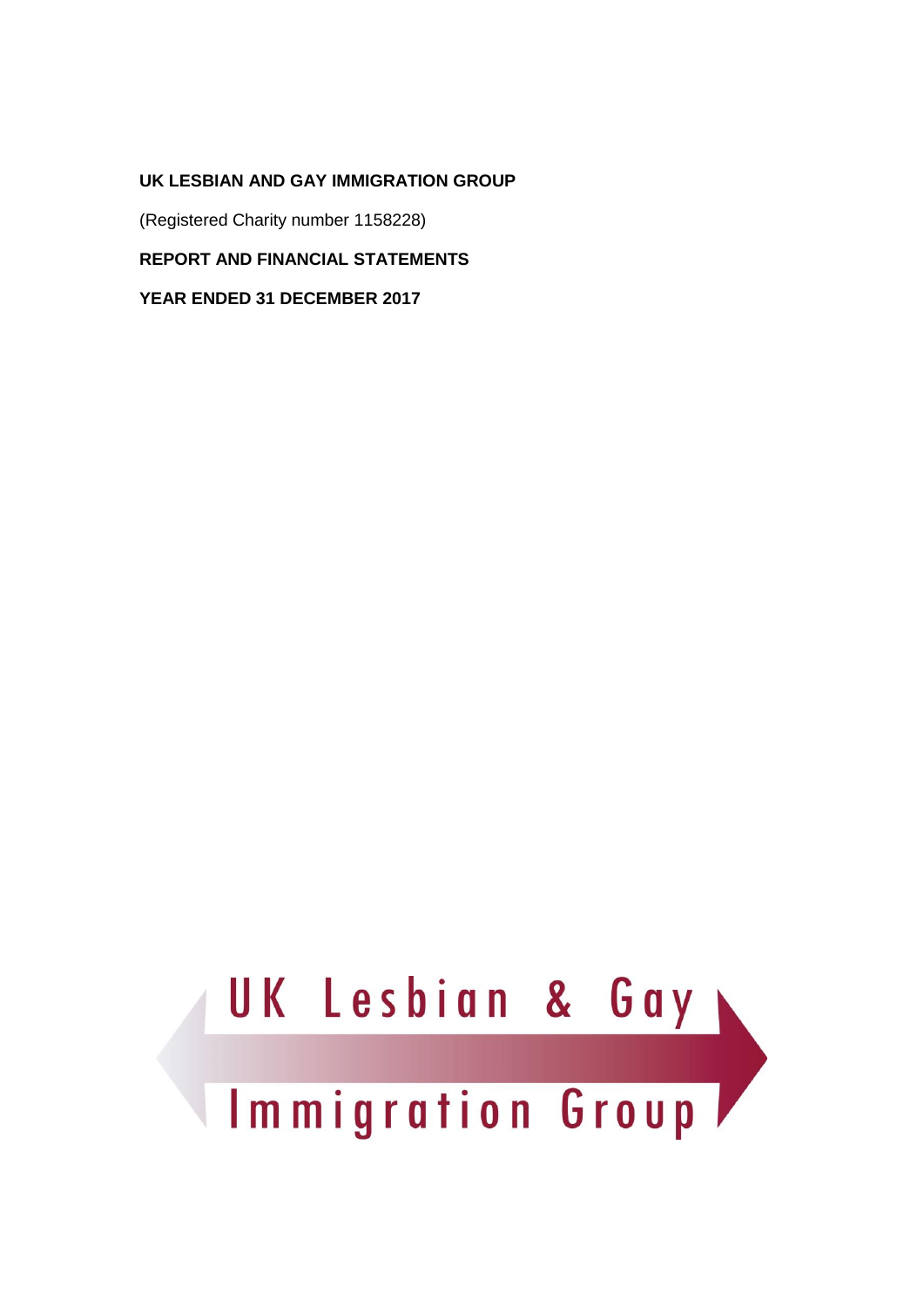## **CONTENTS**

## **YEAR ENDED 31 DECEMBER 2017**

|                                   | Page    |
|-----------------------------------|---------|
| Charity details                   | 1       |
| Annual report                     | $2 - 9$ |
| Independent examiner's report     | 10      |
| Statement of financial activities | 11      |
| <b>Balance sheet</b>              | 12      |
| Statement of cash flows           | 13      |
| Notes to the financial statements | 14-19   |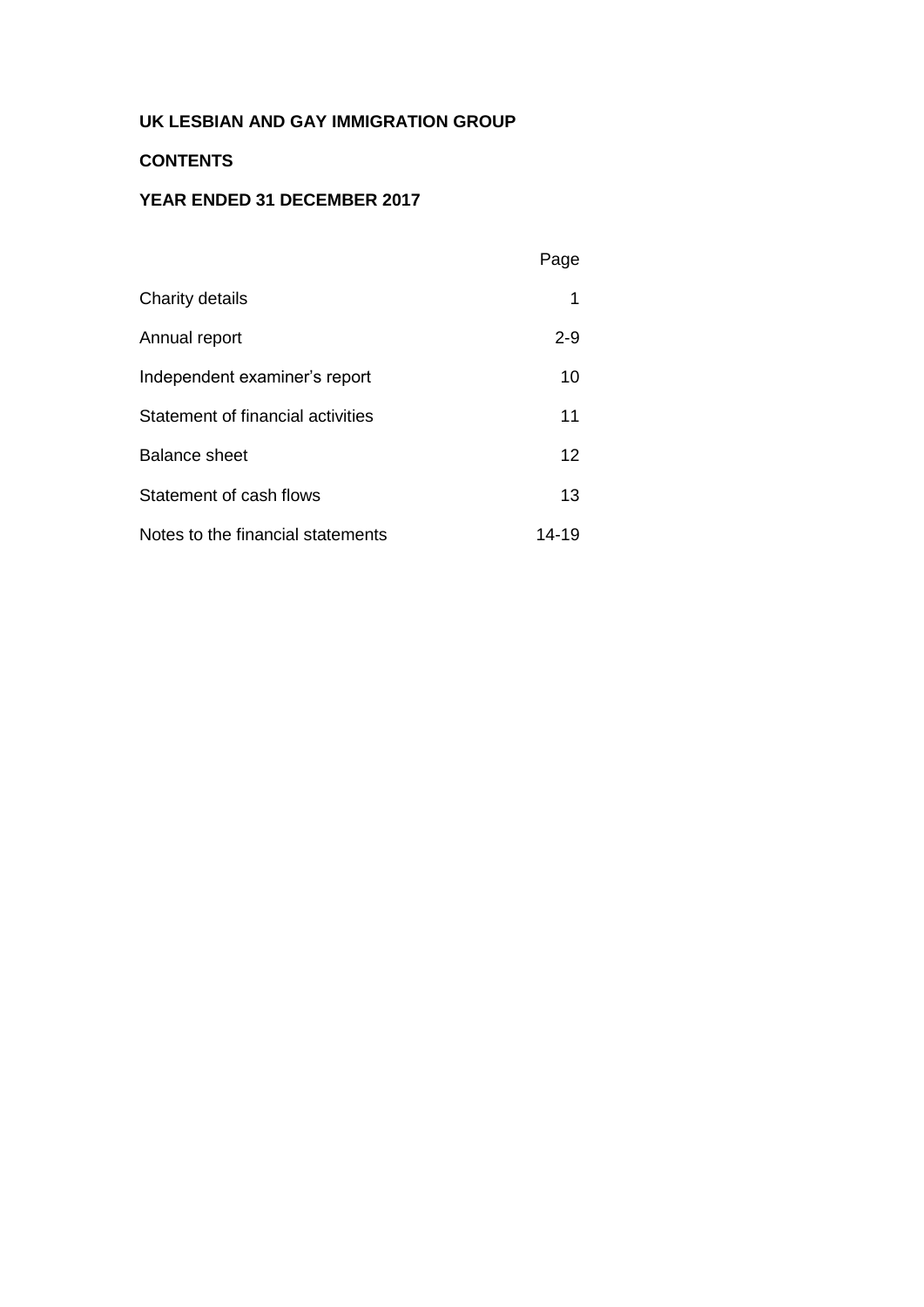## **CHARITY DETAILS**

## **YEAR ENDED 31 DECEMBER 2017**

Registered charity number: 1158228

| Trustees:                 | Bojana Asanović (Chair)<br>Sami Belaid<br><b>Allan Briddock</b><br>Dr. Eddie Bruce-Jones<br>David Chirico<br>Michael Egan (Treasurer) (appointed 30 January 2018)<br>Jackie Peirce (Secretary)<br>Osob Dahir (appointed 6 September 2017, retired 15<br>January 2018)<br>Regina Lombard (appointed 16 May 2017, retired 30<br>January 2018)<br>Kim Manning-Cooper (retired 21 December 2017)<br>Olushola (Steven) Onaysanya (retired 29 June 2017) |
|---------------------------|----------------------------------------------------------------------------------------------------------------------------------------------------------------------------------------------------------------------------------------------------------------------------------------------------------------------------------------------------------------------------------------------------------------------------------------------------|
| <b>Registered Office:</b> | 32-36 Loman Street<br>London SE1 0EH                                                                                                                                                                                                                                                                                                                                                                                                               |
| Bankers:                  | <b>CAF Bank</b><br>25 Kings Hill Avenue<br>Kings Hill<br><b>West Malling</b><br>Kent ME19 4JQ                                                                                                                                                                                                                                                                                                                                                      |
| Independent Examiner:     | Nicholas Cliffe & Co.<br><b>Chartered Accountants</b><br><b>Mill Court</b><br><b>Great Shelford</b><br>Cambridge CB22 5LD                                                                                                                                                                                                                                                                                                                          |
| Regulator:                | Office of the Immigration Services Commissioner<br>21 Bloomsbury Street<br>London WC1B 3HF<br>Registration number: N201700019                                                                                                                                                                                                                                                                                                                      |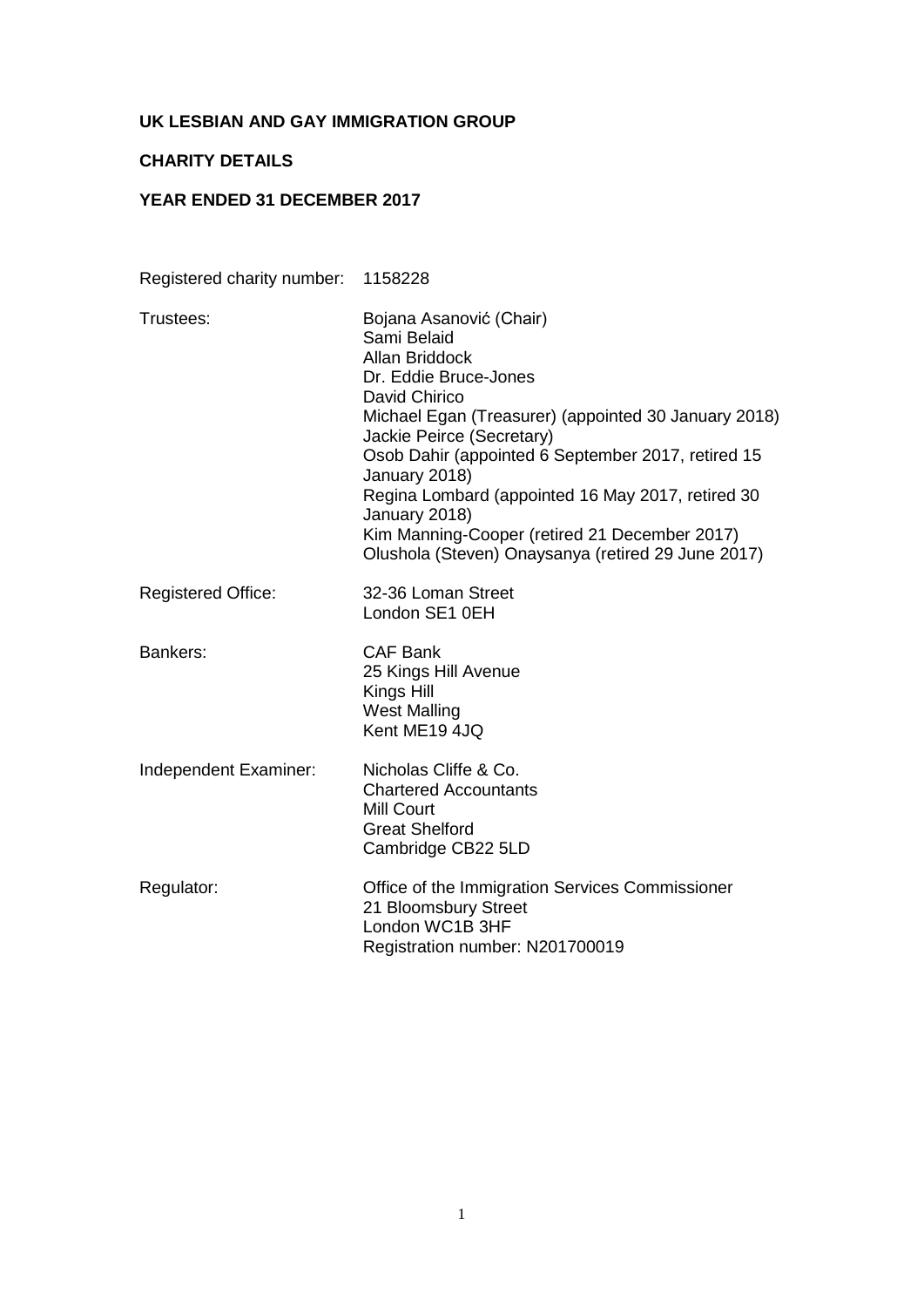## **ANNUAL REPORT**

## **YEAR ENDED 31 DECEMBER 2017**

### **Introduction**

The trustees present their annual report and financial statements for the year ended 31 December 2017.

#### **Objectives and activities**

The objectives of the charity are to promote for the public benefit:

- human rights with particular reference to the right to asylum, to freedom of movement and residence and the right not to be subject to torture or cruel, inhuman or degrading treatment, and respect for family and private life; and
- equality and diversity in the United Kingdom and internationally and in particular the elimination of discrimination on the grounds of sexual or gender identity, in particular dignity, respect and safety for lesbian, gay, bisexual, trans and intersex (LGBTI) people who have immigration issues related to their sexual or gender identity.

We aim to achieve that by:

- the provision of specialist legal advice and assistance in the field of immigration and asylum law to people who are unable to obtain such legal advice, assistance and representation as a result of their lack of resources;
- the relief of need amongst LGBTI asylum seekers and refugees by the provision of non-legal support;
- conducting or commissioning research in immigration law and policy and publishing the same to the public;
- raising awareness of any aspects of discrimination in society relating to immigration issues for LGBTI people by publications, lectures, media, public advocacy and other means of communication;
- conducting or commissioning research on human rights, equality and diversity relating to immigration issues for LGBTI people and publishing the results of the same to the public;
- advancing education in human rights, equality and diversity relating to immigration issues for LGBTI people whether by teaching or producing materials;
- cultivating a sentiment in favour of human rights, equality and diversity relating to immigration issues for LGBTI people by the use of publications, codes of practice, the media and public advocacy;
- advocating for the rights of LGBTI people outside the UK:
- advancing law and policy relating to human rights and equality in LGBTI asylum and immigration, nationally and internationally including commenting on proposed legislation.

In administering the charity, the trustees have complied with the duty under section 17(5), Charities Act 2011, to have regard to the public benefit guidance issued by the Charity Commission.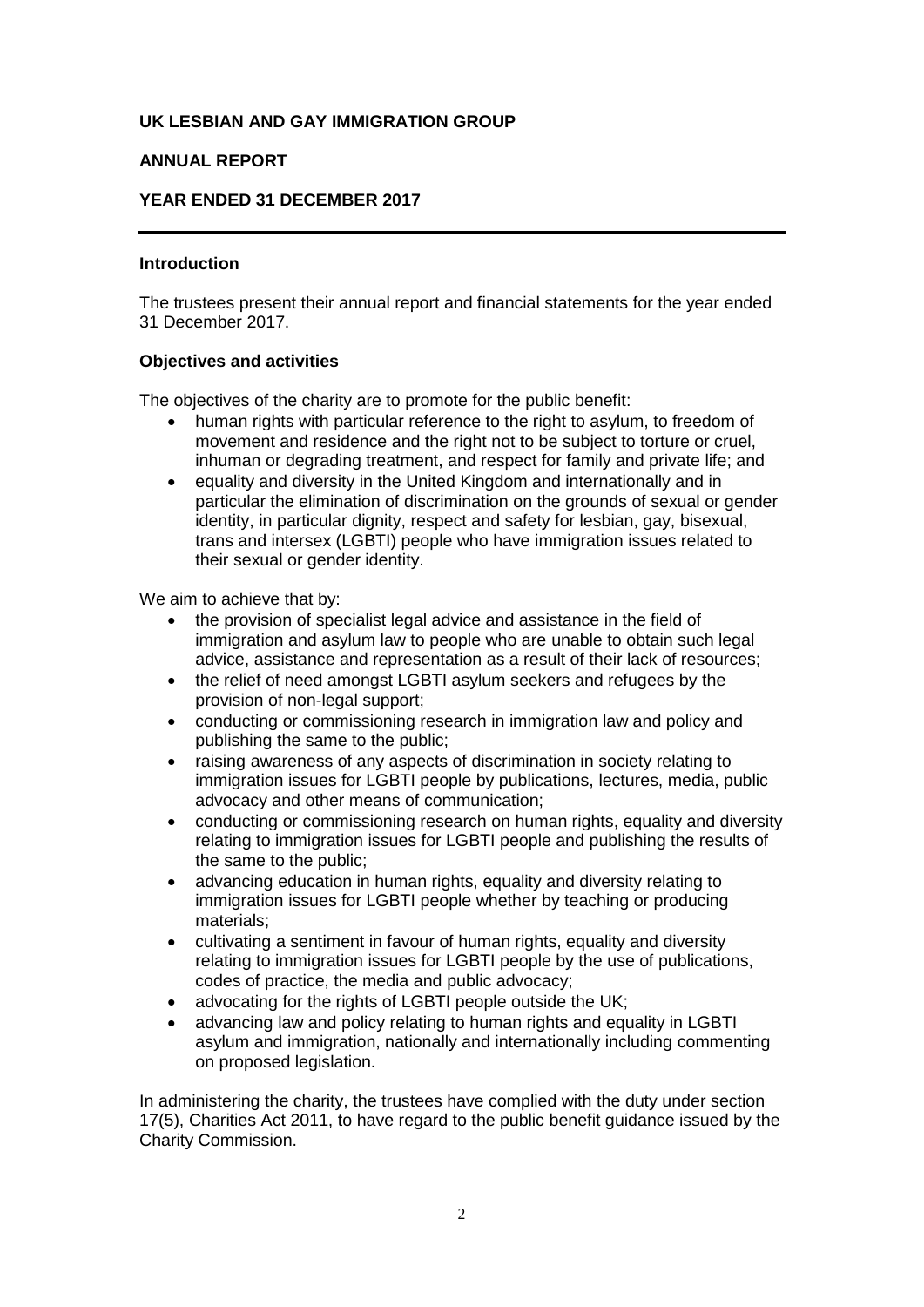## **ANNUAL REPORT**

## **YEAR ENDED 31 DECEMBER 2017 (continued)**

#### **Achievements and performance**

#### *Legal information and advice*

UKLGIG expanded its specialist legal advice service by registering with the Office of the Immigration Services Commissioner and recruiting its first Legal Officer to provide one-off regulated immigration advice in person, by phone and by email to LGBTQI+ people seeking asylum and second tier advice to their lawyers. UKLGIG found that the service was utilised to full capacity immediately without any promotion.

Volunteer lawyers continued to provide specialist legal advice at monthly asylum meetings. There were almost 1,000 attendances at those meetings in 2017 (with between 46 and 176 attendees at each meeting). Some people attended more than once.

UKLGIG referred 51 people seeking asylum to specialist legal aid or pro bono legal representation at Linklaters. This is lower than in 2016, when we made 111 referrals, due to declining capacity for specialist legal aid funded representation more broadly and reduced staff capacity due to disability.

The legal officer held drop-in advice sessions at Birmingham LGBT and Yarl's Wood detention centre.

We continued to host an online forum for LGBTQI+ people making partnership applications, and to hold monthly meetings to provide specialist legal advice on partnership applications by LGBTQI+ people. There were 119 attendances at these meetings. We also updated the legal information on asylum and partnership applications on our website.

#### *Psychosocial and wellbeing support*

UKLGIG assisted 122 people through peer support groups for men, women and trans people and one-to-one support. Due to limited resources, we can only offer these services to the most vulnerable people and there is still substantial unmet need.

UKLGIG also visited detainees in Colnbrook, Harmondsworth and Yarl's Wood detention centres.

We ran free monthly HIV and sexual health screening sessions in collaboration with NAZ.

We ran social events including participation in London Pride, Trans Pride in Brighton and a Christmas party.

UKLGIG created an email group with the aim of connecting different organisations around the country providing specialist support services.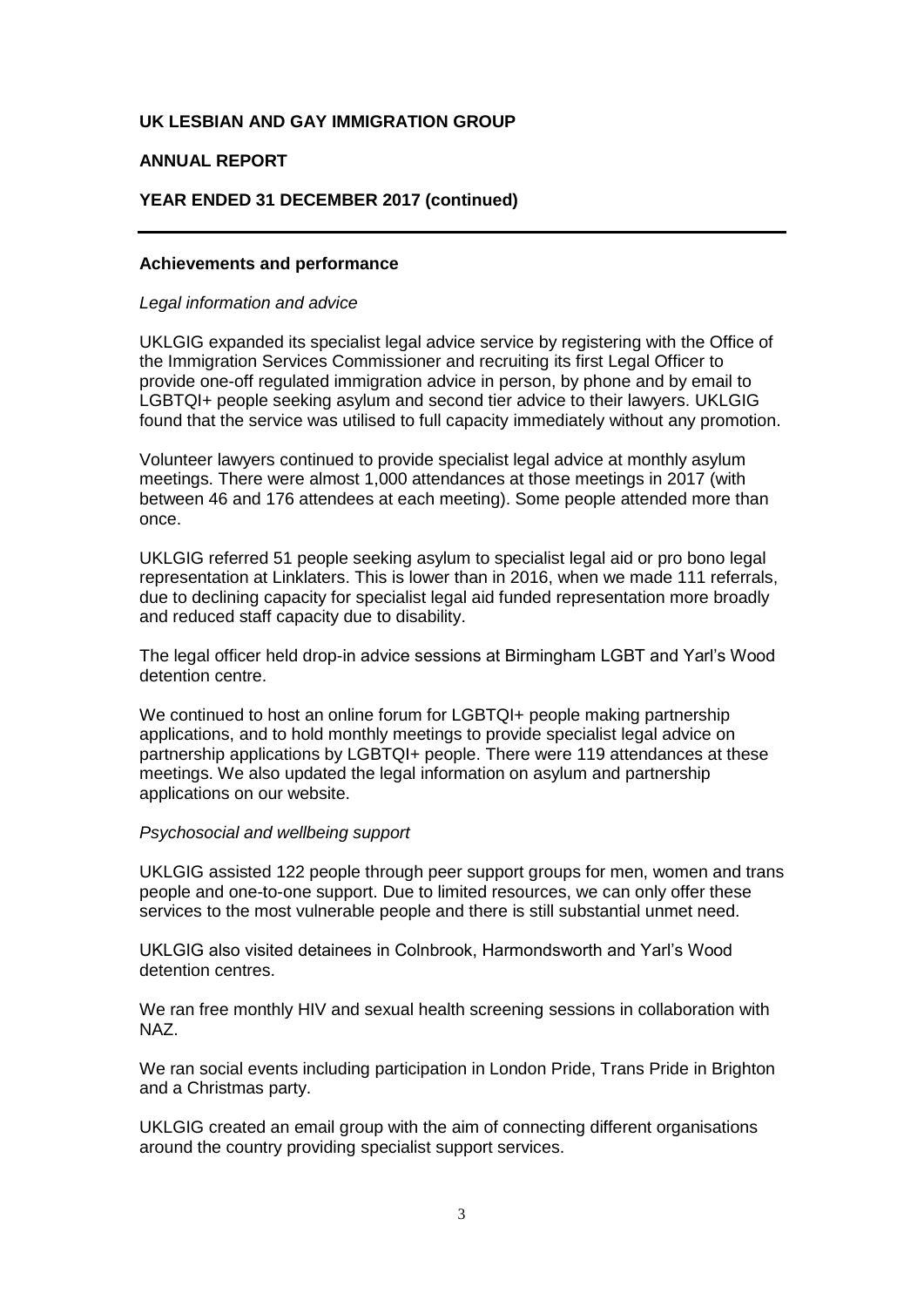## **ANNUAL REPORT**

## **YEAR ENDED 31 DECEMBER 2017 (continued)**

#### *Policy and advocacy*

We continued to engage in constructive dialogue with the Home Office through bilateral meetings and stakeholder groups such as the Strategic Engagement Group, the sub-group on equalities and the sub-group on detention.

UKLGIG made an unprecedented number of submissions to consultations by the Home Office and the Chief Inspector of Borders and Immigration on detention policy, the updated Asylum Policy Instruction (API) on Gender Identity in Asylum Claims (jointly with Gendered Intelligence and TELI); the vulnerable persons resettlement scheme; vulnerable adults; asylum casework; and the use of country of origin information. The submissions were made as part of our long-term advocacy towards our goals on detention, decision-making and personal safety. UKLGIG has received positive feedback from the Home Office on contributions to the API, publication of which is anticipated in 2018. The outcomes of some of the other submissions are also awaited.

We continued to engage with parliamentarians, including briefing MPs and Peers from across political parties on immigration detention.

UKLGIG was a founding member of the UK Alliance for Global Equality, which works to promote LGBT rights globally.

UKLGIG participated in a policy roundtable in Brussels organised by ILGA Europe.

#### *Training*

UKLGIG delivered three training courses on LGBTQI+ asylum claims with the Immigration Lawyers Practitioners Association (ILPA) in London. We also delivered a fourth course in Manchester with ILPA and Asylum Aid.

UKLGIG delivered a workshop with Cavaria (Belgium) at the ILGA Europe conference on accommodation and detention of LGBTQI+ people seeking asylum. We also delivered a workshop on advising and supporting trans people seeking asylum at the Out & Proud: LGBTI Asylum in Europe conference in the Netherlands.

#### *Volunteers*

We recruited three volunteers to assist with delivering our asylum services. Two longstanding volunteers continued to assist with the monthly partnership meetings and managing the website and online forum.

UKLGIG had the voluntary services of 29 lawyers during the year providing specialist advice and information at meetings on asylum and partnership.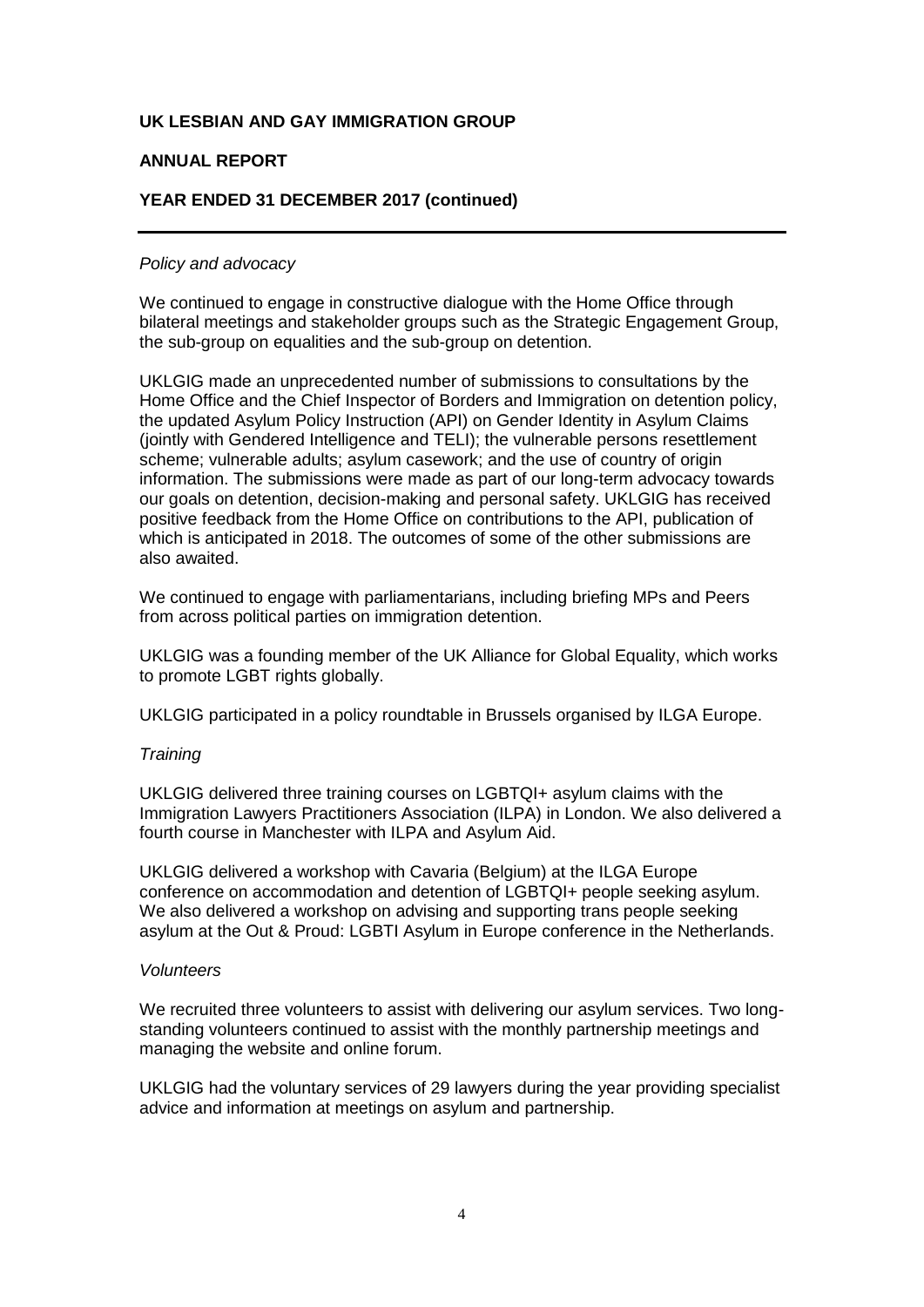## **ANNUAL REPORT**

## **YEAR ENDED 31 DECEMBER 2017 (continued)**

#### *Fundraising activities*

UKLGIG secured funding from a mixture of sources. We secured new grant funds from Oak Foundation and Wakefield & Tetley Trust. We took part in the London Legal Walk and the Pride Run 10K.

UKLGIG received subscriptions from Friends, Members and affiliated solicitor firms. We continue to promote these sources of funding but do not accept Membership or Friends applications from people who are seeking asylum in order to avoid subscriptions being perceived as a route to access services or as evidence confirming sexual orientation or gender identity.

We also received donations that were both solicited and unsolicited.

UKLGIG does not use any professional fundraising services

#### **Financial review**

#### *Review of 2017*

Income for the year amounted to £165,578 (2016: £205,519, comprising £157,397 arising in the year and £48,122 transferred to the present charity (UK Lesbian and Gay Immigration Group CIO, charity number 1158228) from its unincorporated predecessor (charity number 1101400)).

Total income consisted of restricted grants for specific activities £77,200 (2016: £101,930), unrestricted grants and fees for services £61,545 (2016: £23,950), donations £26,805 (2016: £79,596, comprising £31,474 arising in the year and £48,122 transferred in as noted above), and interest receivable £28 (2016: £43).

The Trustees are pleased to record their grateful thanks to UKLGIG's principal grant funders during the year, namely:

Barrow Cadbury Trust (\*) **Linklaters** NHS (\*) Oak Foundation Sigrid Rausing Trust Tudor Trust (\*) Trust for London (\*) Wakefield and Tetley Trust (\*)

Grants from funders indicated (\*) are restricted for specific activities as set out in note 10 to the accounts.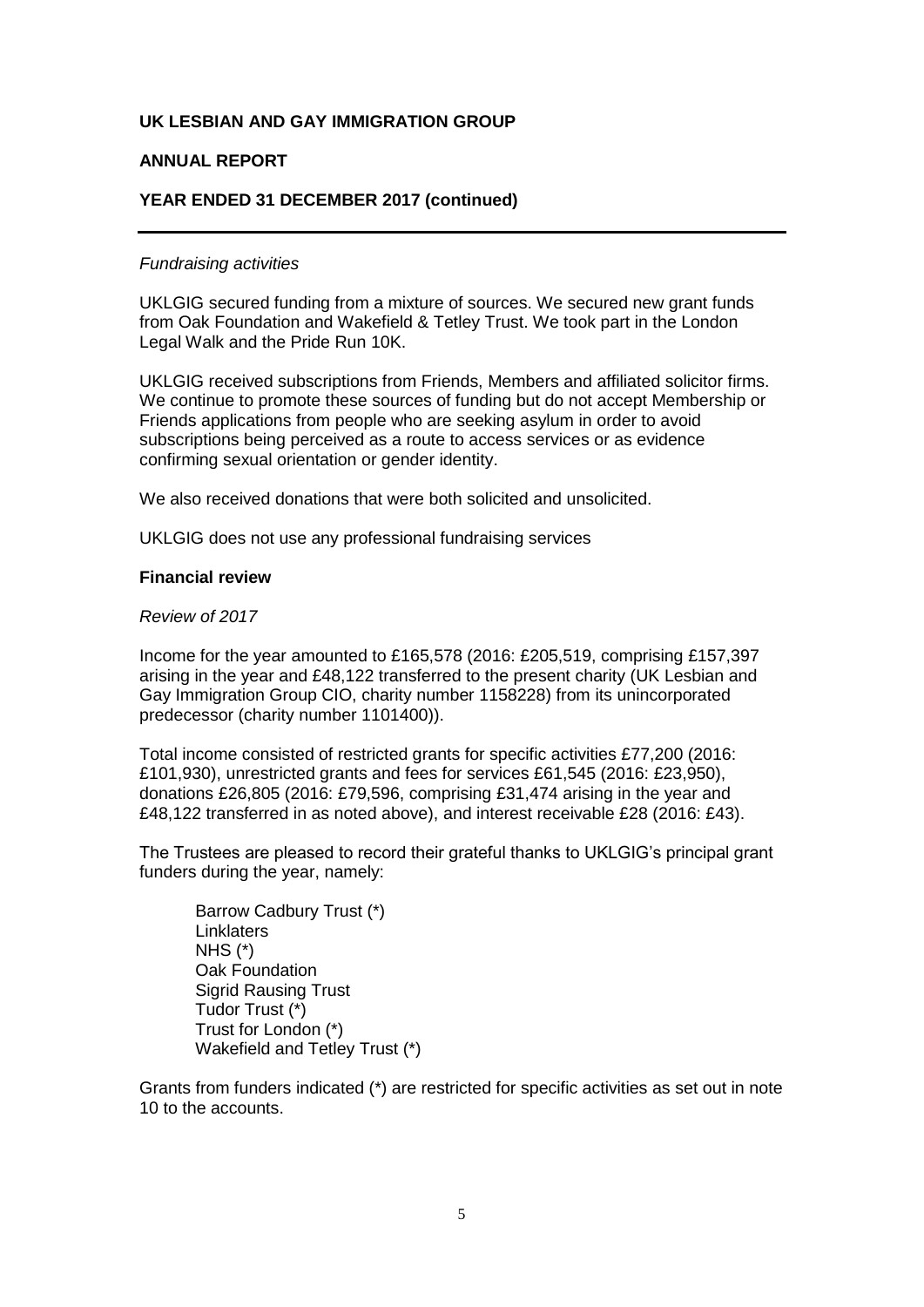## **ANNUAL REPORT**

## **YEAR ENDED 31 DECEMBER 2017 (continued)**

Expenditure for the year amounted to £144,898 (2016: £134,306), analysed in detail in note 5 to the accounts.

Net income for the year was therefore £20,680 (2016: £71,213, comprising £23,091 arising in the year and £48,122 transferred in as noted above). The funds of the charity at the end of the year amounted to £91,893, of which £16,605 was restricted and £75,288 unrestricted (2016: £71,213, of which £6,546 restricted and £64,667 unrestricted). This satisfactory financial position is a result of the generosity of UKLGIG's funders and donors, and the prudent management of resources. However the Trustees are ever mindful that demand for UKLGIG's services and support substantially exceeds our present capacities, and that much higher income levels would be required to deliver the services and support our beneficiaries need.

#### *Reserves policy*

The charity needs to hold reserves in order to be able to continue to meet its obligations and deliver its programme of activities even in the event of a delay or shortfall in funding. On the basis that a substantial expired grant or lost funding stream could take between three and six months to replace on average, the trustees aim to hold unrestricted reserves of between three and six months' worth of annual expenditure to provide adequate mitigation against such risks. For 2017 the target range was approximately £35,000 - £70,000; unrestricted reserves as at 31 December 2017 are slightly more than the upper end of the target range.

The trustees have also considered the reserves that would be required in a last resort, to deal with winding-up costs and secure an orderly closure of the organisation. On the basis that salary costs are currently substantially funded by restricted income grants, the period of notice on our office premises licence is relatively short (and the rent is partly funded by restricted income grants), and there are no other significant future contingencies for which higher reserves are considered necessary, the trustees estimate that unrestricted reserves of approximately three months' worth of annual expenditure would be sufficient to secure an orderly closure. As this amount is at the lower end of the 'going concern' target range set out above, no further action is currently required.

The assumptions and estimates summarised above are reviewed as UKLGIG's programme of activities develops.

#### **Structure, governance and management**

#### *Governing document*

UK Lesbian and Gay Immigration Group is a Charitable Incorporated Organisation (CIO) governed by its CIO constitution dated 13 August 2014.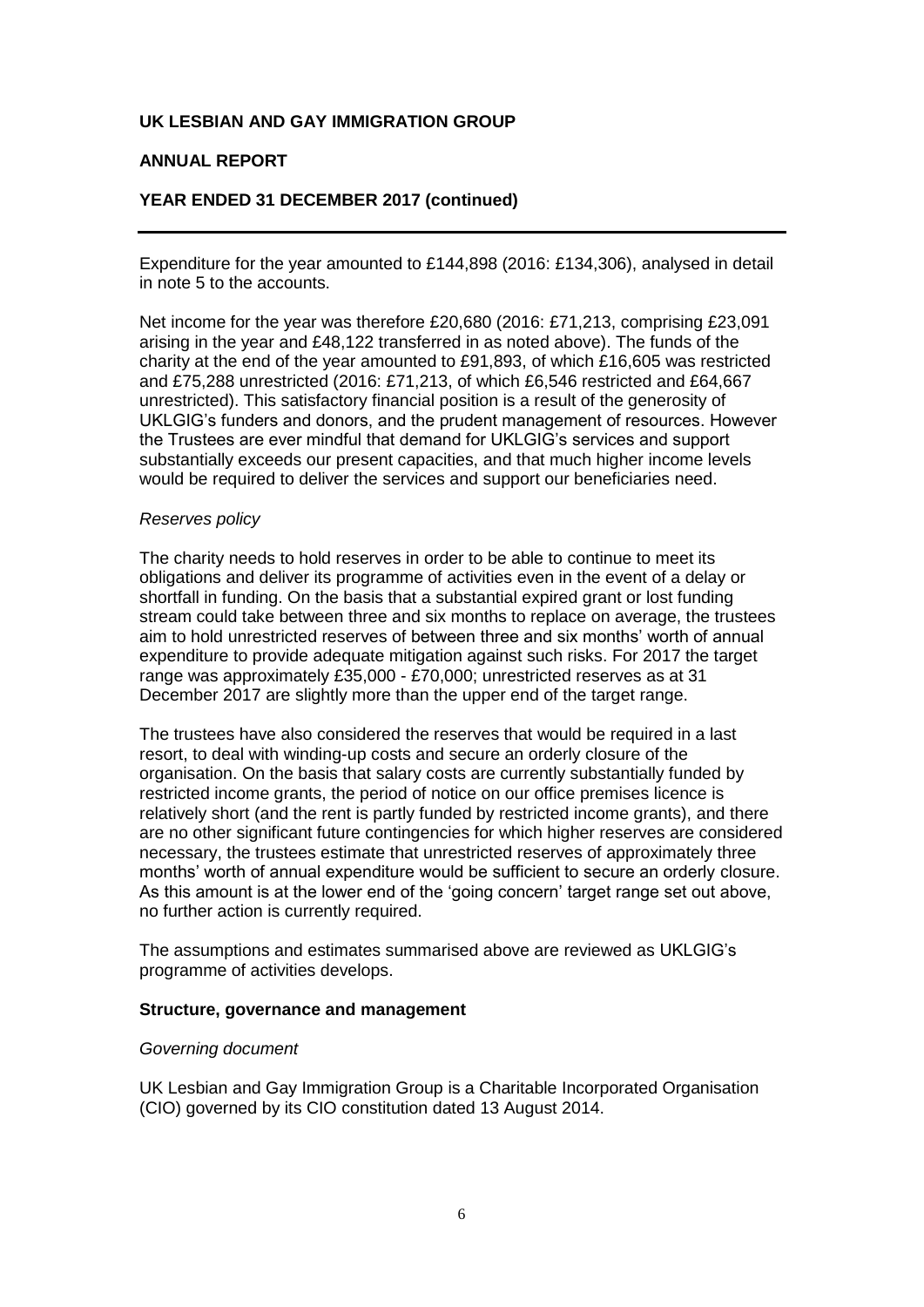## **ANNUAL REPORT**

## **YEAR ENDED 31 DECEMBER 2017 (continued)**

#### *Charity constitution*

UK Lesbian and Gay Immigration Group CIO is a registered charity, number 1158228.

#### *Organisational structure*

Prior to incorporation as a CIO UK Lesbian and Gay Immigration Group operated as an unincorporated association registered as a charity, number 1101400. That association ceased activity on 31 December 2015 and has been de-registered in line with the resolution to incorporate as a CIO. A vesting deed transferred all assets and liabilities to the CIO on that date.

The Trustee Board, which can have between 3 and 10 members, administers the charity. The members of the Board elect officers from amongst their number, namely the Chair, Treasurer and Secretary. The Board met 6 times in 2017 in addition to the AGM. In addition, there is a Finance Subcommittee and a Human Resources Subcommittee. The Finance Subcommittee scrutinises finances more closely and advises the Trustee Board and the Executive Director. It met on 4 occasions in 2017 and also considered matters by telephone and email between meetings. The Human Resources Subcommittee advises the Board and the Executive Director on any matters relating to any human resources including, staff, volunteers and trustees. It met on 3 occasions in 2017 and also considered matters by telephone and email between meetings.

A chief executive, titled as Executive Director, is appointed by the trustees to manage the day-to-day operations of the charity. The trustees have delegated, within limits set by them, to the Executive Director, authority for operational matters including finance, employment and service delivery. The Executive Director is accountable to the Trustee Board.

Leila Zadeh was appointed as full-time Executive Director in April 2017.

#### *Decision making*

Advice is given to the Trustee Board by the Executive Director and other staff as appropriate, by its members and through the subcommittees. Decisions can be by simple majority vote of the trustees but most decisions are reached by consensus. Board meetings are generally open and are attended by the Executive Director and may be attended by other staff members. Confidential matters are considered in closed meetings without staff present. Between meetings decisions may be taken by email consultation and recorded at the next meeting. Where urgency requires it, decisions may be taken by the Chair after appropriate consultation for ratification at the subsequent Trustee Board meeting.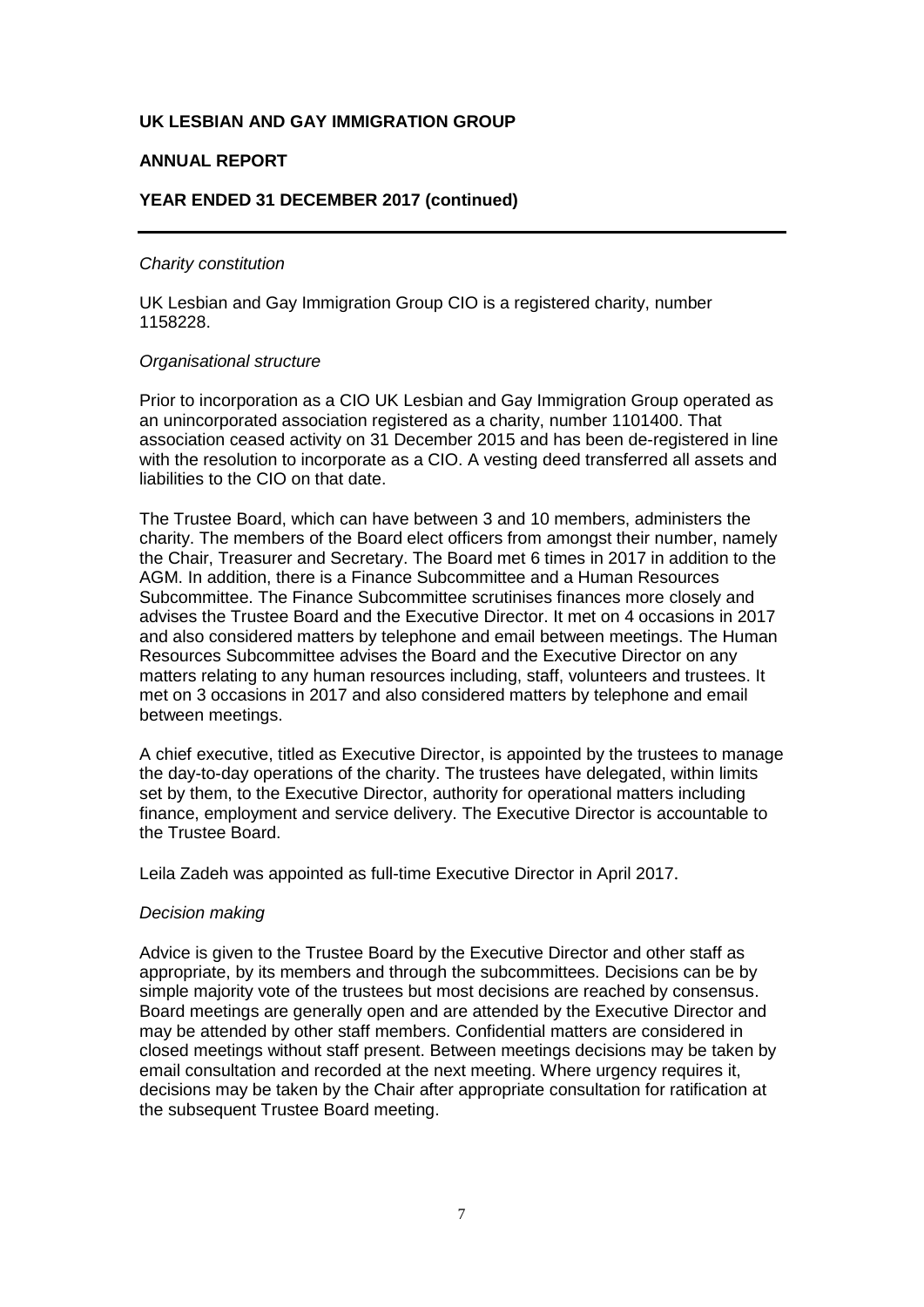## **ANNUAL REPORT**

## **YEAR ENDED 31 DECEMBER 2017 (continued)**

#### *Recruitment and appointment of new trustees*

Trustees are required to be members of the CIO. Trustees are elected by the Annual General Meeting. One-third of trustees serving are required to retire by rotation at the AGM (those being the longest serving since their last appointment at the date of the AGM). Trustees may be appointed by the Trustee Board to fill a vacancy but their term is then only until the end of the next AGM, at which time they may stand for election. Vacancies that arise are advertised widely on social media and the internet and attract keen interest. After shortlisting, a two-way interview takes place and then an opportunity to observe a board meeting before each side commits to proceed with the appointment. Individual members can seek nomination and election through the AGM but all recent recruits have started in response to an advertised vacancy.

A higher turnover of trustees occurred in the year where work or family commitments meant trustees could not continue in the role.

All our retiring trustees have contributed significantly to the organisation even in a short time. The Board is pleased to report that keen and able candidates continue to come forward to serve as trustees. The Board will continue to recruit to extend its skills and experience, and to share the trustee workload in the coming year.

#### *Induction and training of new trustees*

New trustees are provided with a copy of the constitution and a copy of the latest annual report and accounts. They are invited to meet with the Executive Director for an induction meeting and, if they have not already done so, are encouraged to attend some of our services. Trustees are provided with the main organisational policies and the terms and conditions of current grants. For trustees without previous experience, another trustee will offer one-to-one mentoring or support. Training on key governance issues including the role of the trustee board and understanding financial information is offered.

#### **Future plans**

The trustees aim to develop UKLGIG's policy and advocacy work by engaging in additional Home Office stakeholder groups. The trustees also intend to raise funds to expand existing services to meet demand. UKLGIG also aims to develop its work with other organisations providing specialist support services.

The trustees continue with their intention to undertake a re-branding, including a new and more inclusive name for the organisation.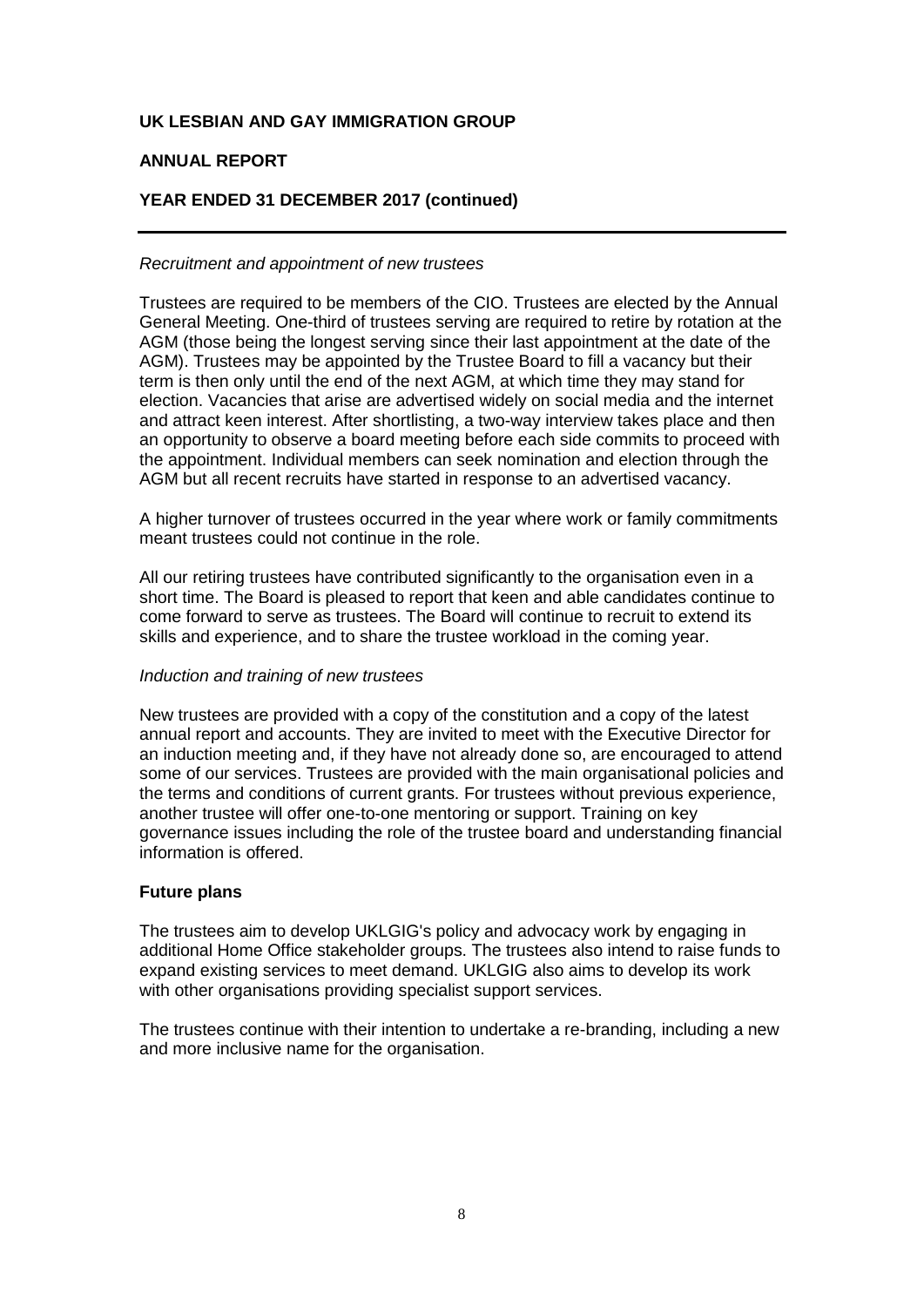## **ANNUAL REPORT**

## **YEAR ENDED 31 DECEMBER 2017 (continued)**

## **Statement of Trustees' Responsibilities**

The trustees are responsible for preparing their annual report and the financial statements in accordance with applicable law and United Kingdom Accounting Standards (United Kingdom Generally Accepted Accounting Practice).

Charity law requires the trustees to prepare financial statements for each financial year which give a true and fair view of the state of affairs of the charitable incorporated organisation (CIO) and of the incoming resources and application of resources, including the income and expenditure, of the CIO for that period. In preparing those financial statements, the trustees are required to:

- select suitable accounting policies and then apply them consistently;
- observe the methods and principles in Accounting and Reporting by Charities: Statement of Recommended Practice applicable to charities preparing their accounts in accordance with the Financial Reporting Standard applicable in the UK and Republic of Ireland (FRS 102) ('the Charities SORP');
- make judgements and estimates that are reasonable and prudent;
- prepare the financial statements on the going concern basis unless it is inappropriate to presume that the CIO will continue in operation.

The trustees are responsible for keeping adequate accounting records that disclose with reasonable accuracy at any time the financial position of the CIO and enable them to ensure that the financial statements comply with the Charities Act 2011 and the Charities SORP. They are also responsible for safeguarding the assets of the CIO and hence for taking reasonable steps for the prevention and detection of fraud and other irregularities.

By order of the board

Bojana Asanović **Chair** 31 July 2018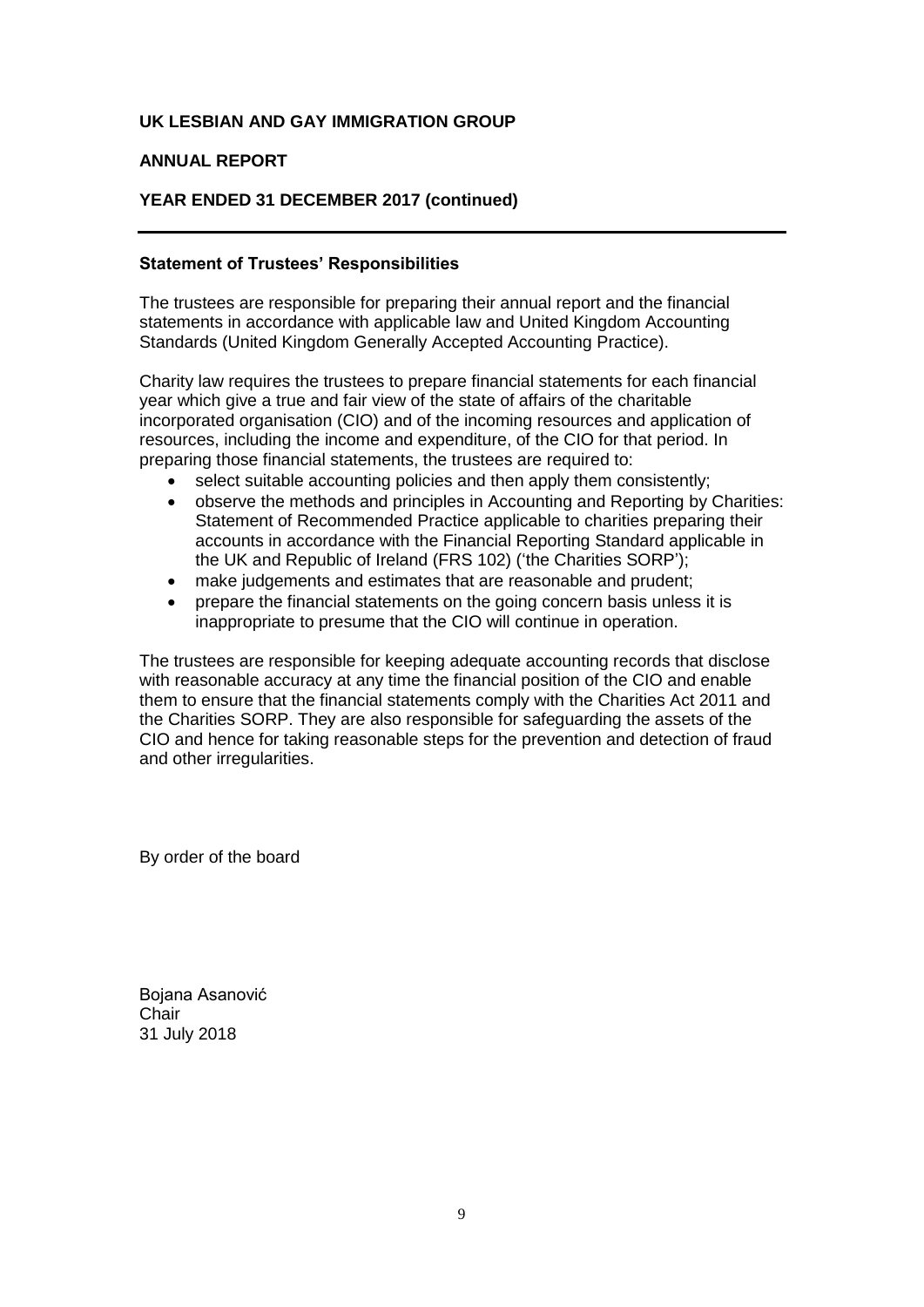## **INDEPENDENT EXAMINER'S REPORT TO THE TRUSTEES OF UK LESBIAN AND GAY IMMIGRATION GROUP**

I report to the charity trustees on my examination of the accounts of the Charitable Incorporated Organisation (CIO) for the year ended 31 December 2017.

#### *Responsibilities and basis of report*

As the charity trustees of the CIO you are responsible for the preparation of the accounts in accordance with the requirements of the Charities Act 2011 ('the Act').

I report in respect of my examination of the CIO's accounts carried out under section 145 of the Act. In carrying out my examination I have followed all applicable Directions given by the Charity Commission under section 145(5)(b) of the Act.

#### *Independent examiner's statement*

I have completed my examination. I confirm that no material matters have come to my attention in connection with the examination giving me cause to believe that in any material respect:

- 1. accounting records were not kept as required by section 130 of the Act; or
- 2. the accounts do not accord with those records; or
- 3. the accounts have not been prepared in accordance with the methods and principles of the Statement of Recommended Practice for accounting and reporting by charities applicable to charities preparing their accounts in accordance with the Financial Reporting Standard applicable in the UK and Republic of Ireland (FRS 102).

I have no concerns and have come across no other matters in connection with the examination to which attention should be drawn in this report in order to enable a proper understanding of the accounts to be reached.

> Nicholas Cliffe &Co. Chartered Accountants Mill Court Great Shelford Cambridge CB22 5LD

31 July 2018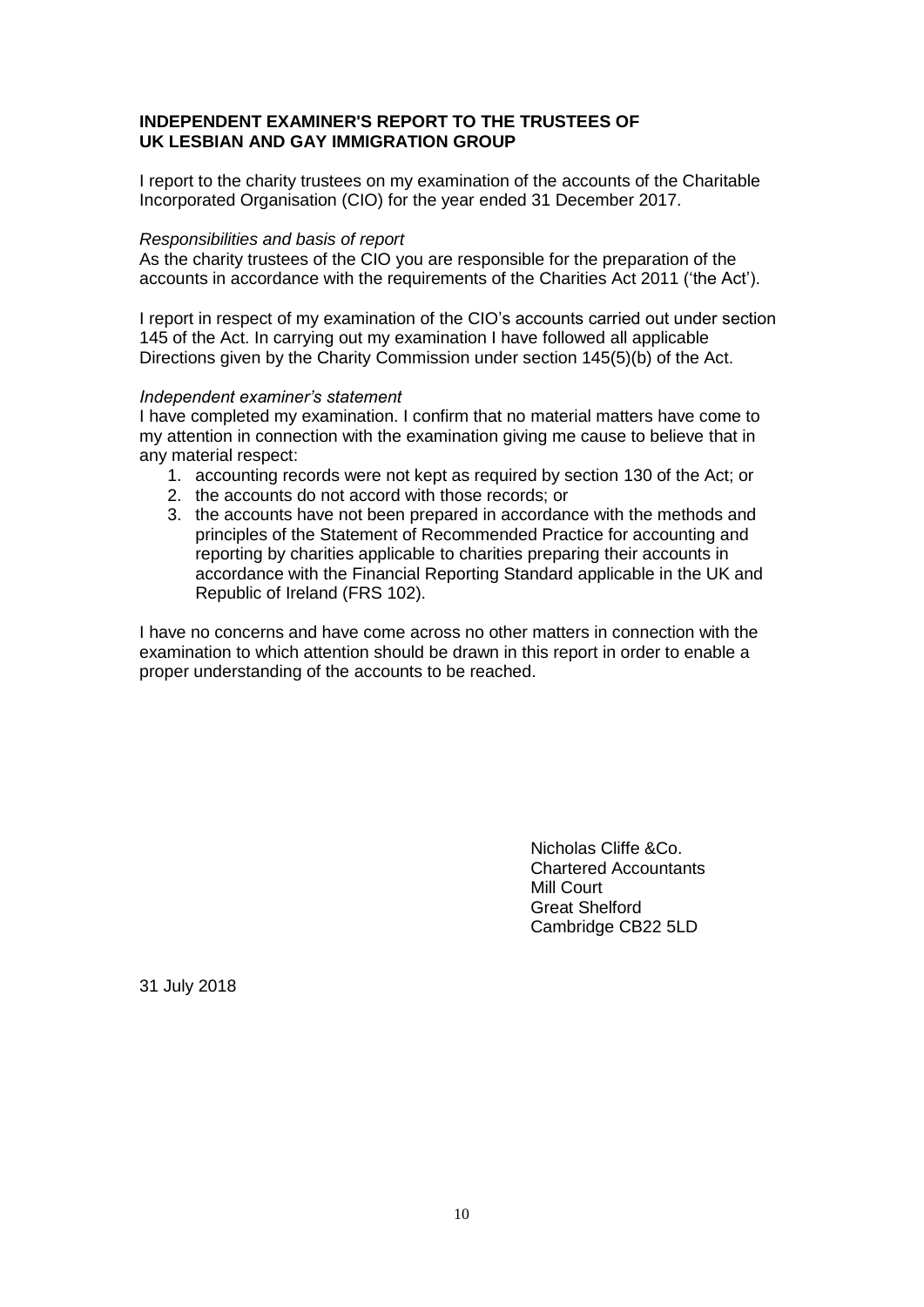## **STATEMENT OF FINANCIAL ACTIVITIES**

## **YEAR ENDED 31 DECEMBER 2017**

|                                                                                  | <b>Note</b>    | <b>Restricted restricted</b><br>£ | Un-<br>£         | 2017<br><b>Total</b><br>£ | 2016<br><b>Total</b><br>£ |
|----------------------------------------------------------------------------------|----------------|-----------------------------------|------------------|---------------------------|---------------------------|
| Income from:<br>Donations and legacies<br>Charitable activities                  | 2<br>3         | 77,200                            | 26,805<br>61,545 | 26,805<br>138,745         | 79,596<br>125,880         |
| Other trading activities<br>Investments                                          | $\overline{4}$ |                                   | 28               | 28                        | 43                        |
| Total                                                                            |                | 77,200                            | 88,378           | 165,578                   | 205,519                   |
| <b>Expenditure on:</b><br>Raising funds<br><b>Charitable activities</b><br>Other | 5              | 67,141                            | 548<br>77,209    | 548<br>144,350            | 2,125<br>132,181          |
| Total                                                                            |                | 67,141                            | 77,757           | 144,898                   | 134,306                   |
| <b>Net income</b>                                                                | 11             | 10,059                            | 10,621           | 20,680                    | 71,213                    |
| Transfers between funds                                                          |                |                                   |                  |                           |                           |
| Net movement in funds                                                            |                | 10,059                            | 10,621           | 20,680                    | 71,213                    |
| <b>Reconciliation of funds:</b><br>Funds at start of year                        |                | 6,546                             | 64,667           | 71,213                    |                           |
| Funds at end of year                                                             |                | 16,605                            | 75,288           | 91,893                    | 71,213                    |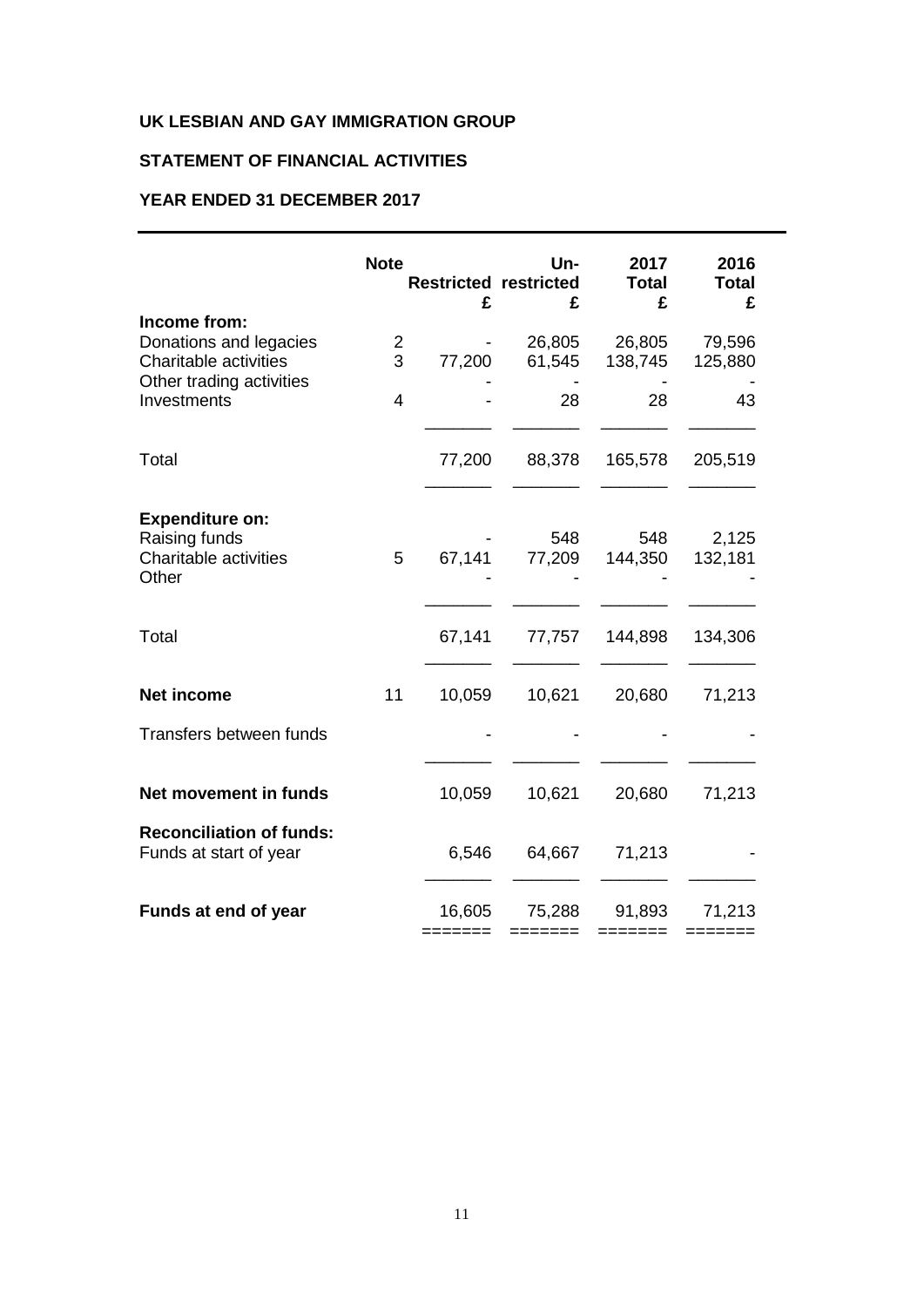## **BALANCE SHEET**

## **31 DECEMBER 2017**

|                                                                                  | <b>Note</b>    | <b>Restricted restricted</b><br>£ | Un-<br>£         | 2017<br><b>Total</b><br>£ | 2016<br>Total<br>£ |
|----------------------------------------------------------------------------------|----------------|-----------------------------------|------------------|---------------------------|--------------------|
| <b>Fixed assets</b><br>Tangible assets                                           | $\overline{7}$ |                                   | 721              | 721                       | 1,453              |
| <b>Current assets</b><br><b>Debtors</b><br>Cash at bank and in hand              | 8              | 10,000<br>6,605                   | 14,334<br>64,182 | 24,334<br>70,787          | 26,004<br>59,330   |
| <b>Creditors</b>                                                                 |                | 16,605                            | 78,516           | 95,121                    | 85,334             |
| Amounts falling due<br>within one year                                           | 9              |                                   | (3,949)          | (3,949)                   | (15, 574)          |
| <b>Net current assets</b>                                                        |                | 16,605                            | 74,567           | 91,172                    | 69,760             |
| <b>Net assets</b>                                                                |                | 16,605                            | 75,288           | 91,893                    | 71,213             |
| The funds of the charity<br>Restricted income funds<br><b>Unrestricted funds</b> | 10             | 16,605                            | 75,288           | 16,605<br>75,288          | 6,546<br>64,667    |
| <b>Total charity funds</b>                                                       |                | 16,605                            | 75,288           | 91,893                    | 71,213             |

Approved by the trustees and signed on their behalf by

Michael Egan Treasurer 31 July 2018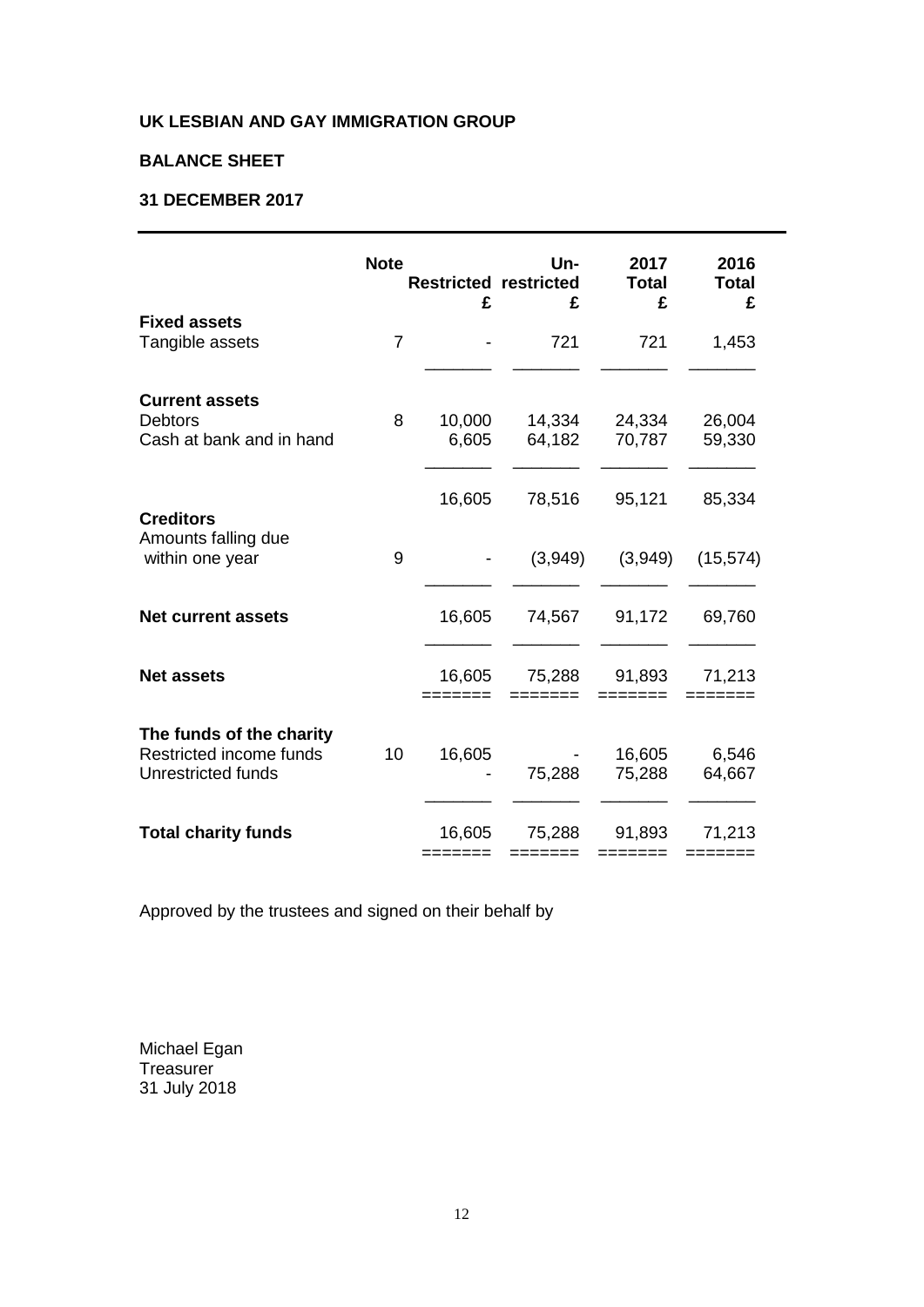## **STATEMENT OF CASH FLOWS**

## **31 DECEMBER 2017**

|                                                                                                                        | <b>Note</b> | 2017<br>£        | 2016<br>£            |
|------------------------------------------------------------------------------------------------------------------------|-------------|------------------|----------------------|
| Cash flows from operating activities:<br>Net cash provided by<br>operating activities                                  | 11          | 11,457           | 61,510               |
| <b>Cash flows from investing activities:</b><br>Purchase of fixed assets<br>Net cash (used in)<br>investing activities |             |                  | (2, 180)<br>(2, 180) |
| Change in cash and cash equivalents<br>in the year<br>Cash and cash equivalents at<br>start of year                    |             | 11,457<br>59,330 | 59,330               |
| Cash and cash equivalents at<br>end of year                                                                            |             | 70,787           | 59,330               |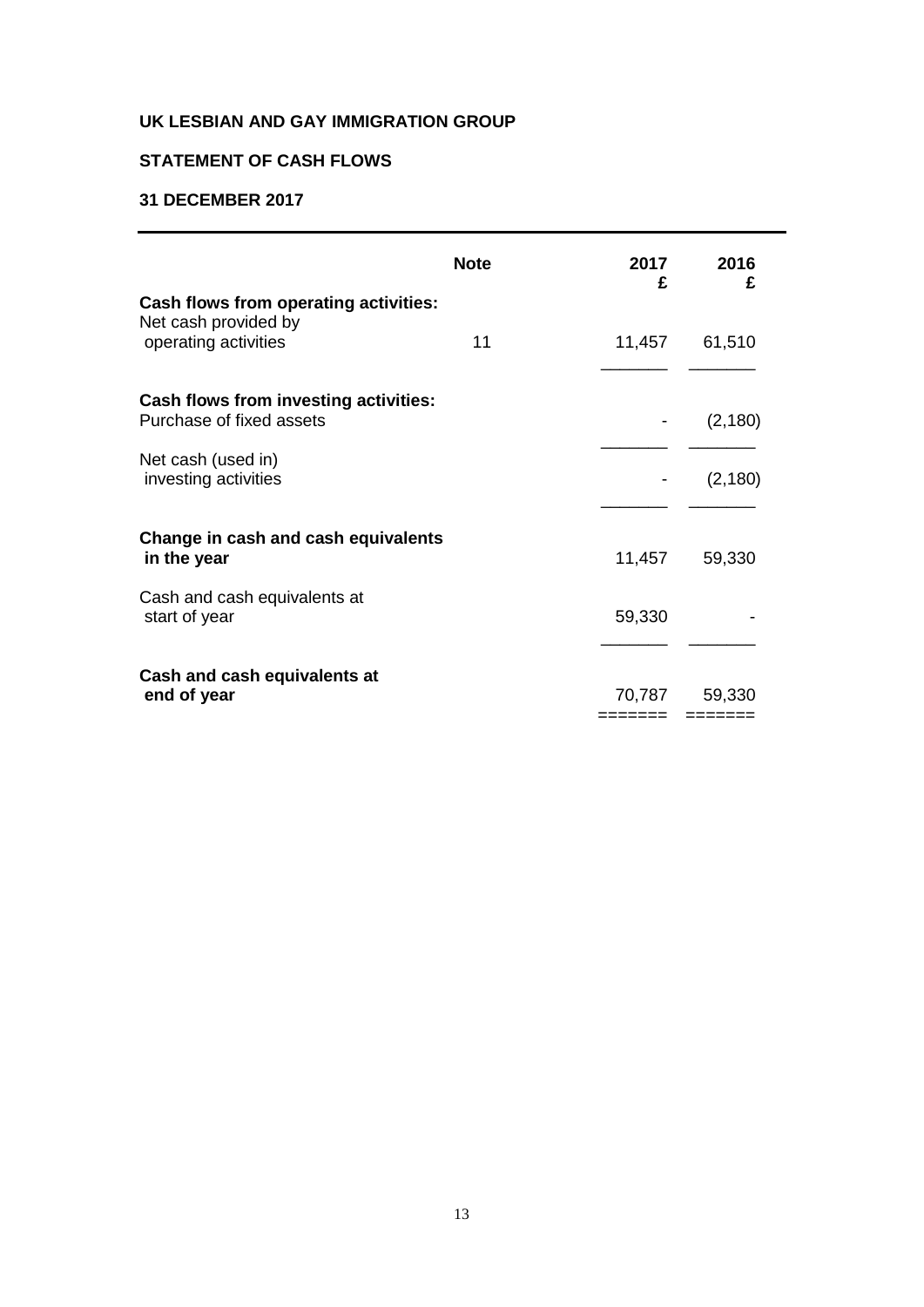## **NOTES TO THE FINANCIAL STATEMENTS**

### **YEAR ENDED 31 DECEMBER 2017**

## **1. Accounting policies**

#### *Basis of preparing the financial statements*

The financial statements have been prepared under the historical cost convention and in accordance with Accounting and Reporting by Charities: Statement of Recommended Practice applicable to charities preparing their accounts in accordance with the Financial Reporting Standard applicable in the UK and Republic of Ireland (FRS 102) ('the Charities SORP').

#### *Income*

All income is recognised in the Statement of Financial Activities once the charity has entitlement to the funds, it is probable that the income will be received and the amount can be measured reliably.

#### *Expenditure*

Liabilities are recognised as expenditure as soon as there is a legal or constructive obligation committing the charity to that expenditure, it is probable that a transfer of economic benefits will be required in settlement and the amount of the obligation can be measured reliably. Expenditure is accounted for on an accruals basis and has been classified under headings that aggregate all cost related to the category. Where costs cannot be directly attributed to particular headings they have been allocated to activities on a basis consistent with the use of resources.

#### *Tangible fixed assets*

Depreciation is provided at the following annual rates in order to write off each asset over its estimated useful life:

Computer equipment - 33%on cost.

#### *Fund accounting*

Unrestricted funds can be used in accordance with the charitable objectives at the discretion of the trustees.

Restricted funds can only be used for particular restricted purposes within the objects of the charity. Restrictions arise when specified by the donor or when funds are raised for particular restricted purposes.

Further explanation of the nature and purpose of each fund is included in the notes to the financial statements.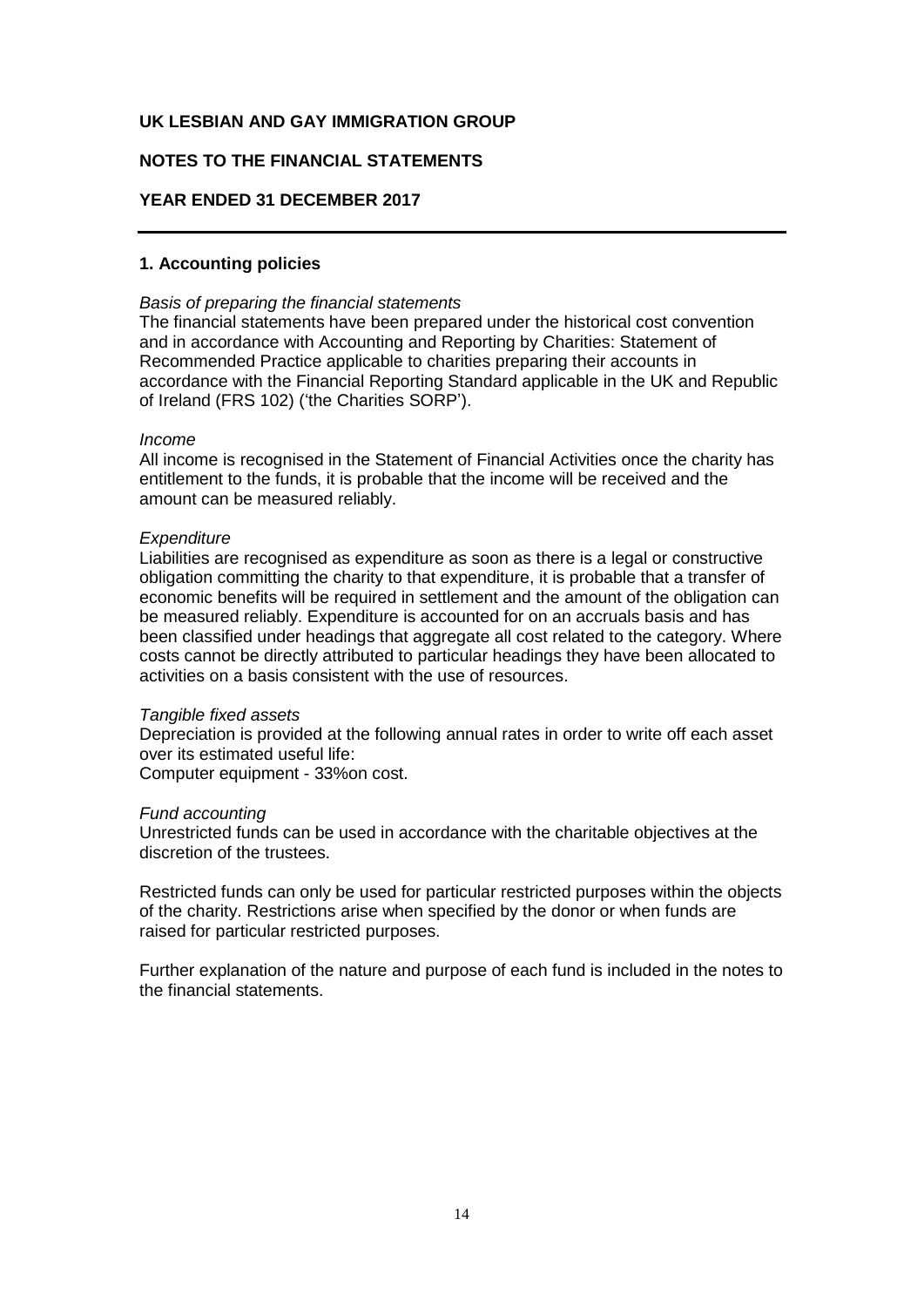## **NOTES TO THE FINANCIAL STATEMENTS (continued)**

## **YEAR ENDED 31 DECEMBER 2017**

## **2. Donations and legacies**

|                                                                      | <b>Restricted restricted</b><br>£ | Un-<br>£                 | 2017<br><b>Total</b><br>£ | 2016<br><b>Total</b><br>£ |
|----------------------------------------------------------------------|-----------------------------------|--------------------------|---------------------------|---------------------------|
| Donations<br><b>Fundraising events</b><br>Solicitor affiliation fees | -                                 | 18,811<br>4,524<br>3,470 | 18,811<br>4,524<br>3,470  | 68,506<br>4,480<br>6,610  |
|                                                                      |                                   | 26,805                   | 26,805                    | 79,596                    |

Included in donations for 2016 are funds of £48,122 transferred to the present charity (UK Lesbian and Gay Immigration Group CIO, charity number 1158228) from its unincorporated predecessor (charity number 1101400).

### **3. Income from charitable activities**

|                                     | <b>Restricted restricted</b><br>£ | Un-<br>£ | 2017<br><b>Total</b><br>£ | 2016<br><b>Total</b><br>£ |
|-------------------------------------|-----------------------------------|----------|---------------------------|---------------------------|
| Grants:                             |                                   |          |                           |                           |
| <b>Barrow Cadbury Trust</b>         | 20,000                            |          | 20,000                    | 26,250                    |
| <b>Law Society Charity</b>          |                                   |          |                           | 5,000                     |
| Linklaters                          |                                   | 15,000   | 15,000                    |                           |
| <b>Matrix Causes Fund</b>           |                                   |          |                           | 2,180                     |
| <b>NHS</b>                          | 1,000                             |          | 1,000                     | 1,000                     |
| Oak Foundation                      |                                   | 11,000   | 11,000                    | 3,350                     |
| <b>Sigrid Rausing Trust</b>         |                                   | 35,000   | 35,000                    | 35,000                    |
| <b>Trust for London</b>             | 12,500                            |          | 12,500                    | 12,500                    |
| <b>Tudor Trust</b>                  | 35,000                            |          | 35,000                    | 25,000                    |
| <b>Wakefield &amp; Tetley Trust</b> | 8,700                             |          | 8,700                     |                           |
|                                     | 77,200                            | 61,000   | 138,200                   | 110,280                   |
| Research project fees               |                                   |          |                           | 15,000                    |
| Outreach support                    |                                   | 245      | 245                       | 600                       |
| Training fees                       |                                   | 300      | 300                       |                           |
|                                     | 77,200                            | 61,545   | 138,745                   | 125,880                   |
|                                     |                                   |          |                           |                           |

Further details regarding restricted grants and funds are set out in note 10.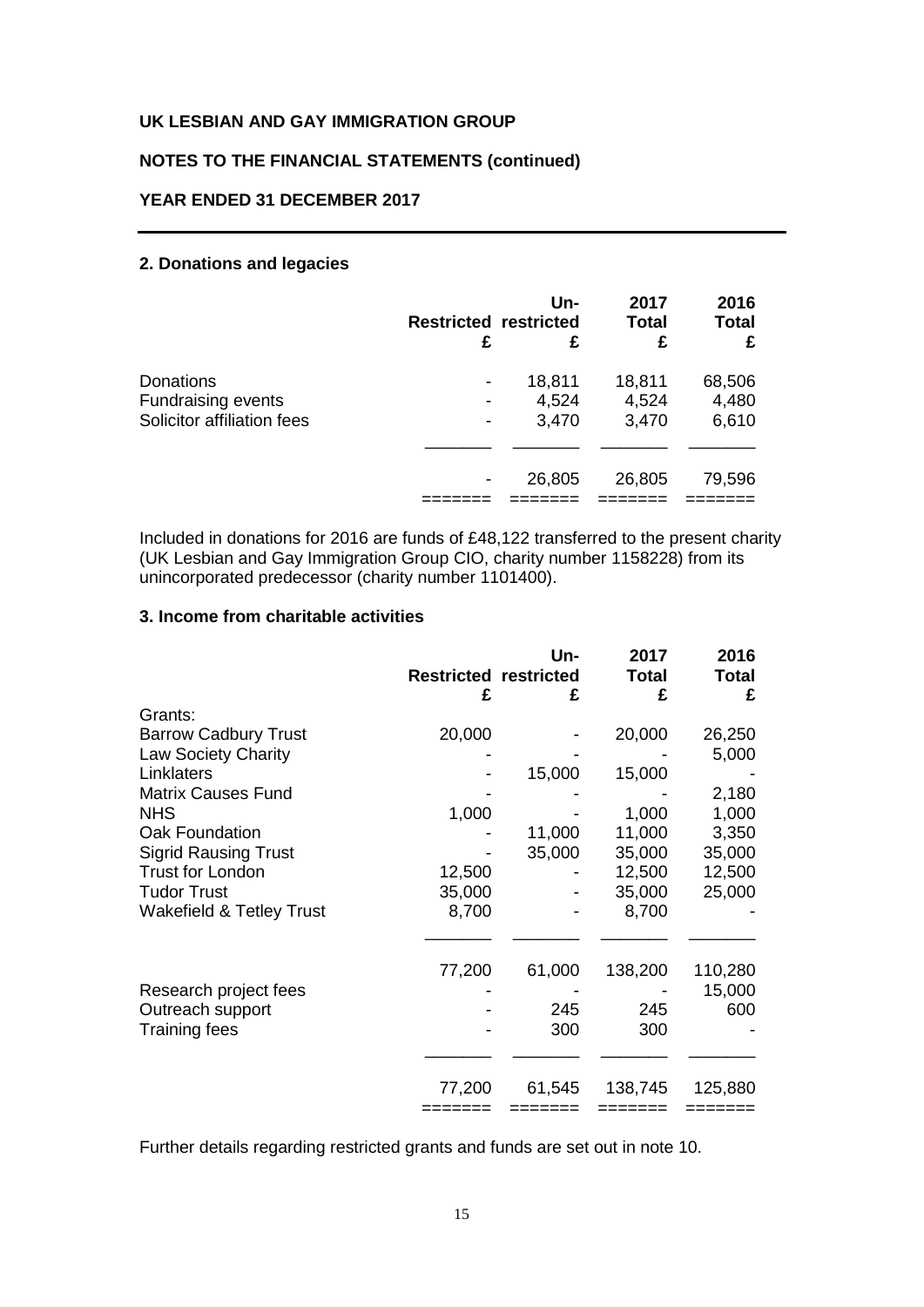## **NOTES TO THE FINANCIAL STATEMENTS (continued)**

## **YEAR ENDED 31 DECEMBER 2017**

## **4. Income from investments**

|                          | <b>Restricted restricted</b><br>£ | Un-<br>£ | 2017<br><b>Total</b><br>£ | 2016<br><b>Total</b> |
|--------------------------|-----------------------------------|----------|---------------------------|----------------------|
| Deposit account interest | $\overline{\phantom{0}}$          | 28       | 28                        | 43                   |
|                          |                                   |          |                           |                      |
|                          | $\overline{\phantom{0}}$          | 28       | 28                        | 43                   |
|                          |                                   |          |                           |                      |

# **5. Expenditure on charitable activities**

|                                  | <b>Restricted restricted</b><br>£ | Un-<br>£ | 2017<br><b>Total</b><br>£ | 2016<br><b>Total</b><br>£ |
|----------------------------------|-----------------------------------|----------|---------------------------|---------------------------|
| Staff costs                      | 55,472                            | 39,583   | 95,055                    | 89,988                    |
| <b>Rent and utilities</b>        | 10,000                            | 17,636   | 27,636                    | 18,851                    |
| Premises maintenance             |                                   | 2,982    | 2,982                     |                           |
| Travel                           | 1,669                             | 4,292    | 5,961                     | 8,841                     |
| <b>Volunteer costs</b>           |                                   | 98       | 98                        | 519                       |
| Insurance                        |                                   | 585      | 585                       | 425                       |
| Telephone                        |                                   | 2,078    | 2,078                     | 2,458                     |
| <b>IT</b> costs                  |                                   | 2,395    | 2,395                     | 2,030                     |
| Printing, postage and stationery |                                   | 1,903    | 1,903                     | 1,569                     |
| Equipment maintenance            |                                   | 635      | 635                       |                           |
| Meetings                         |                                   | 1,167    | 1,167                     | 1,096                     |
| Publicity                        |                                   | 564      | 564                       |                           |
| Training and welfare             |                                   | 1,011    | 1,011                     | 890                       |
| Conference fees                  |                                   |          |                           | 1,606                     |
| Subscriptions                    |                                   | 310      | 310                       | 235                       |
| <b>Sundries</b>                  |                                   | 60       | 60                        | 350                       |
| Independent examination fees     |                                   | 780      | 780                       | 2,240                     |
| Payroll services                 |                                   | 312      | 312                       | 312                       |
| Bank charges                     |                                   | 86       | 86                        | 44                        |
| Depreciation                     |                                   | 732      | 732                       | 727                       |
|                                  | 67,141                            | 77,209   | 144,350                   | 132,181                   |
|                                  | ======                            |          |                           | =======                   |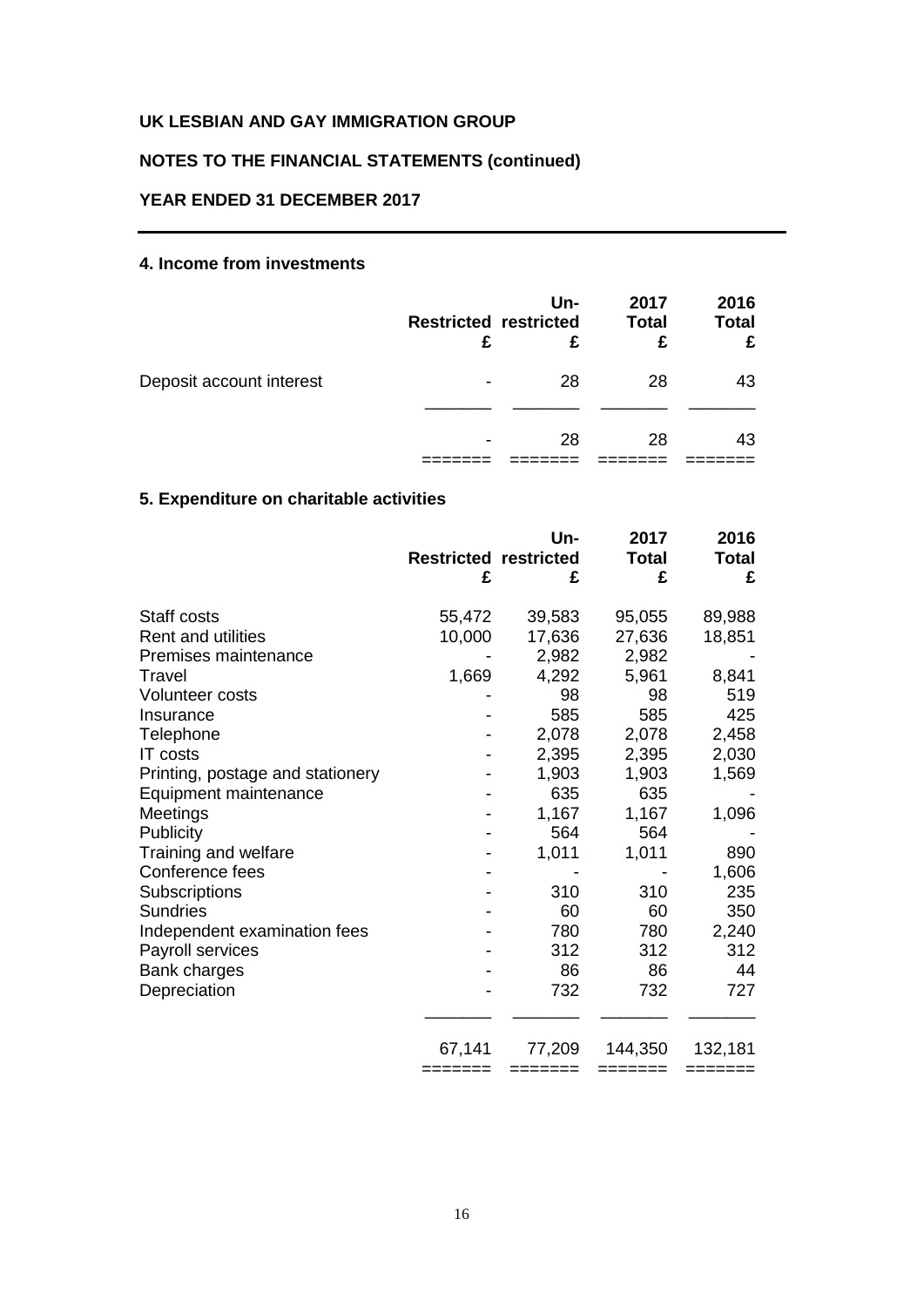## **NOTES TO THE FINANCIAL STATEMENTS (continued)**

## **YEAR ENDED 31 DECEMBER 2017**

## **6. Trustees and employees**

No trustees received any remuneration or other benefits in 2017 (2016: none). No trustees received payment for any expenses in 2017 (2016: none).

No employees received emoluments in excess of £60,000 in 2017 (2016: none). The average monthly number of employees during the year (full time equivalent) was as follows:

|                              | 2017 | 2016 |
|------------------------------|------|------|
| Executive director           | 1.0  | 1.0  |
| Legal officer                | 0.4  | $\,$ |
| Asylum seeker support worker | 1.2  | 1.5  |
| Administrator                | 0.4  | 0.4  |
|                              |      |      |
|                              | 3.0  | 2.9  |
|                              |      |      |

**Computers**

### **7. Tangible fixed assets**

|                                                                                  | £                   |
|----------------------------------------------------------------------------------|---------------------|
| Cost:<br>At 1 January 2017<br><b>Additions</b>                                   | 2,180               |
| At 31 December 2017                                                              | 2,180               |
| Depreciation:<br>At 1 January 2017<br>Charge for the year<br>At 31 December 2017 | 727<br>732<br>1,459 |
| Net book value:<br>At 31 December 2017                                           | 721                 |
| At 31 December 2016                                                              | 1,453<br>:=====     |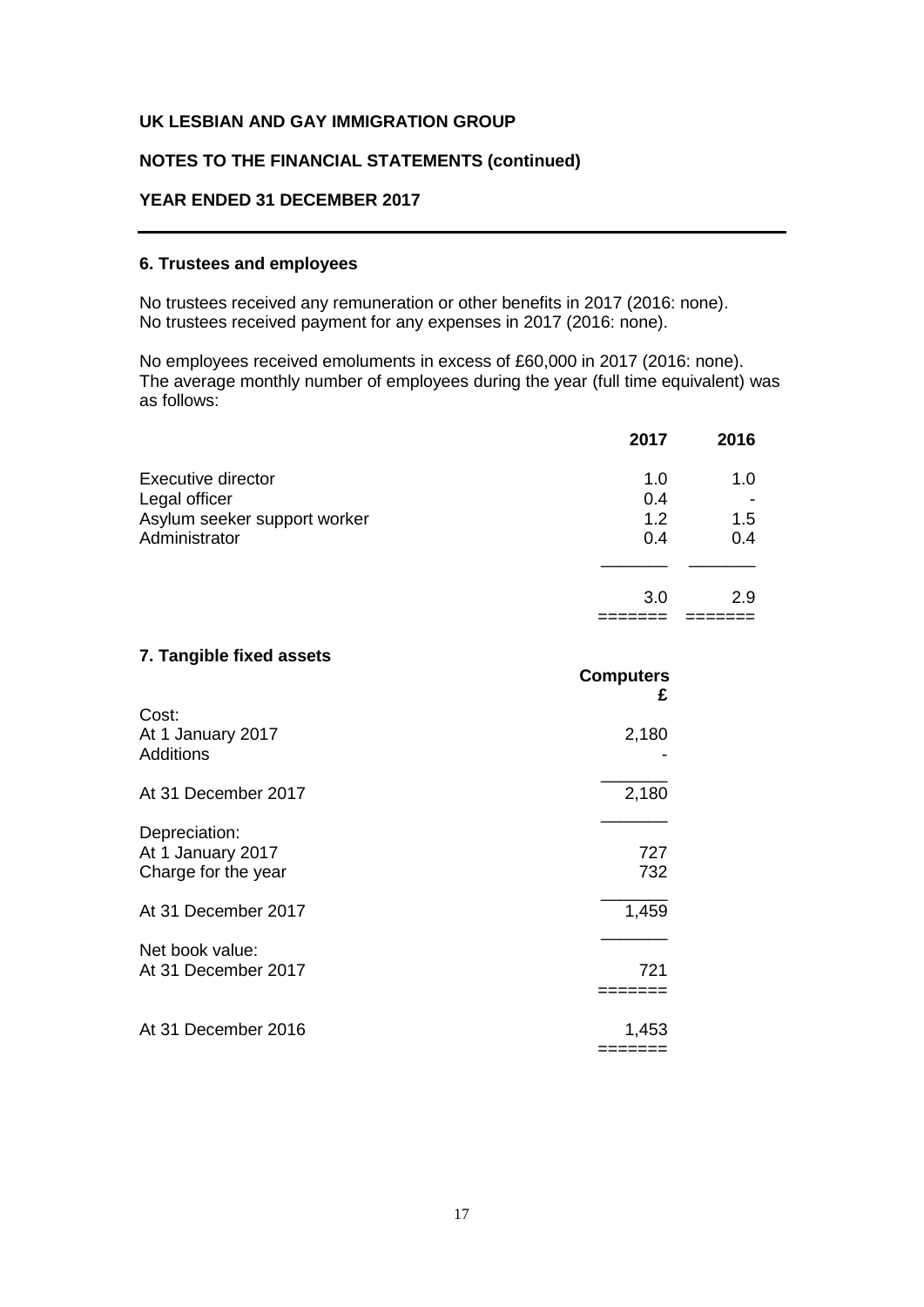## **NOTES TO THE FINANCIAL STATEMENTS (continued)**

## **YEAR ENDED 31 DECEMBER 2017**

| 8. Debtors                                                                                            |                          |                                 |
|-------------------------------------------------------------------------------------------------------|--------------------------|---------------------------------|
|                                                                                                       | 2017<br>£                | 2016<br>£                       |
| Grants receivable<br>Sundry debtors<br>Prepayments                                                    | 10,000<br>7,028<br>7,306 | 17,000<br>4,053<br>4,951        |
|                                                                                                       | 24,334                   | 26,004                          |
| 9. Creditors                                                                                          |                          |                                 |
|                                                                                                       | 2017<br>£                | 2016<br>£                       |
| Grants received in advance<br><b>Trade creditors</b><br>Taxes and social security<br>Accrued expenses | 441<br>2,410<br>1,098    | 10,000<br>423<br>1,546<br>3,605 |
|                                                                                                       | 3,949<br>=======         | 15,574<br>=======               |

## **10. Movements on restricted funds**

|                                     | Opening<br>balance<br>£ | <b>Income</b><br>£ | <b>Expend</b><br>-iture<br>£ | <b>Closing</b><br>balance<br>£ |
|-------------------------------------|-------------------------|--------------------|------------------------------|--------------------------------|
| <b>Barrow Cadbury Trust</b>         |                         | 20,000             | (20,000)                     |                                |
| <b>NHS</b>                          |                         | 1,000              | (1,000)                      |                                |
| Trust for London                    |                         | 12,500             | (12, 337)                    | 163                            |
| <b>Tudor Trust</b>                  | 6,546                   | 35,000             | (32, 354)                    | 9,192                          |
| <b>Wakefield &amp; Tetley Trust</b> |                         | 8,700              | (1,450)                      | 7,250                          |
|                                     | 6,546                   | 77,200             | (67, 141)                    | 16,605                         |
|                                     |                         |                    |                              |                                |